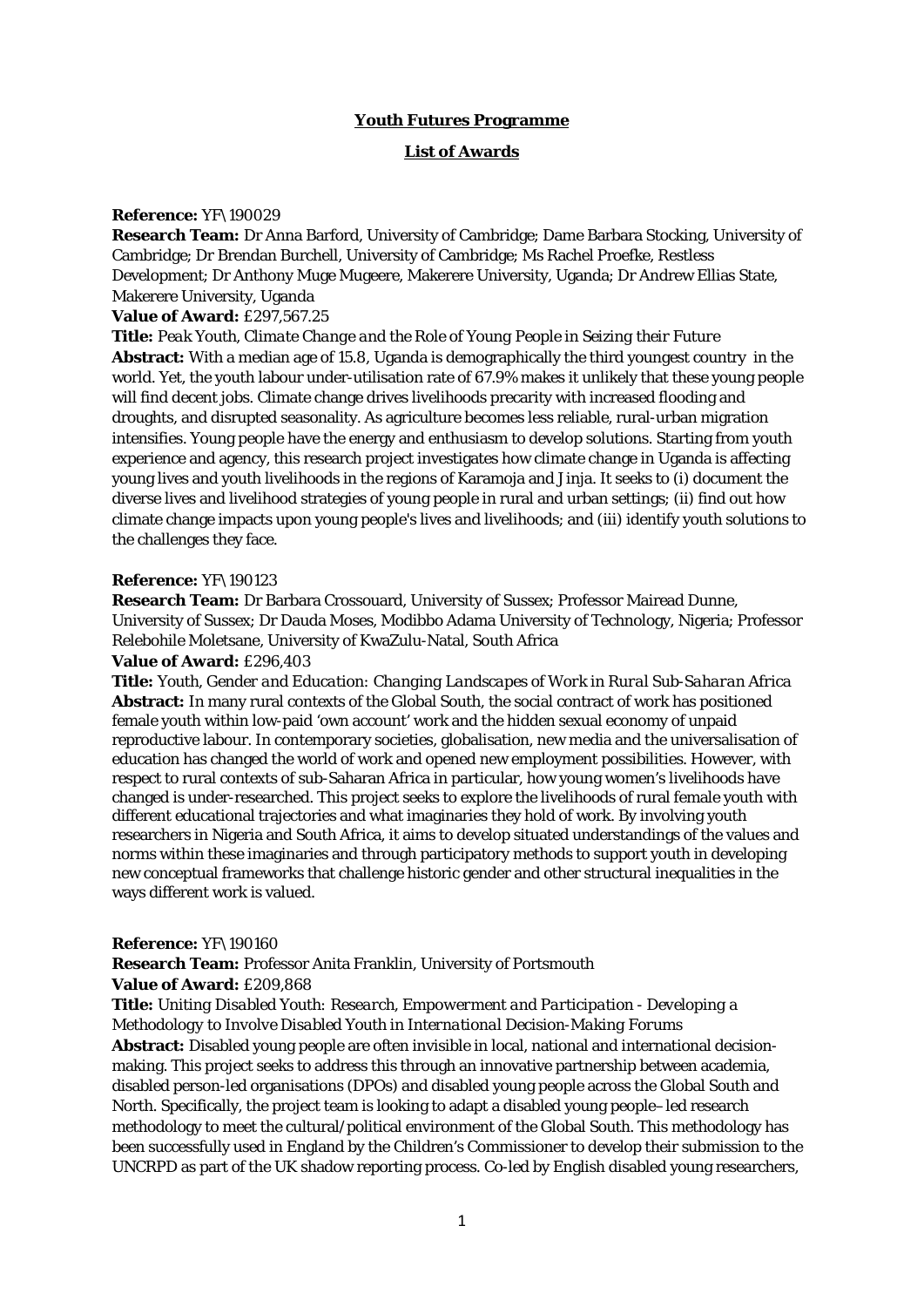the project team will work in partnership with a DPO in the Philippines to train a group of disabled young people to gather evidence on the enactment of their rights and its implications for the UN's 2030 agenda. Learning from the Global South/North will be shared in order to empower disabled young people to be involved in decision-making at local, national and international levels.

## **Reference:** YF\190254

**Research Team:** Dr Margo Greenwood, Sightsavers; Ms Lopita Huq, BRAC University, Bangladesh; Dr Mbugua Wa-Mungai, Kenyatta University, Kenya

## **Value of Award:** £298,425

**Title:** *Youth with Disabilities' Lived Experiences, Aspirations and Current Engagements in Livelihoods in Bangladesh and Kenya, and Their Influence on Policy Makers*

**Abstract:** This project aims to capture the experiences, aspirations and current involvement of youth with disabilities in securing their livelihoods in urban and rural settings of Bangladesh and Kenya. It is envisaged that youth with disabilities will become peer researchers to gather and analyse data for the project, alongside local and international researchers. Geographical maps and documentary photography will supplement the rich narratives and visually relate the lived experiences of livelihoods as well as the barriers and vulnerabilities impeding the futures to which youth with disabilities aspire. The young people will be supported by experienced research team members to disseminate the findings with policy makers through targeted advocacy activities to improve the evidence base upon which policies are developed and resources prioritised.

## **Reference:** YF\190078

**Research Team:** Dr Karen Jacobs, University of East Anglia; Dr Cresantia Frances Koya Vaka'uta, University of the South Pacific, Fiji

## **Value of Award:** £296,853.48

# **Title:** *(Re-)Defining Culture: Engaging Urban Fijian Youth in Sustainable Employment Opportunities in the Cultural Heritage Sector*

**Abstract:** As Fiji's main economic revenue source, the tourism industry sells a packaged form of indigenous Fijian (iTaukei) culture that does not appear to represent the reality of the nation's culturally diverse urban youth. The research team will work with urban youth communities, where disengagement from their cultural roots is being experienced, often leading to problems of alienation, to examine their perceptions of Fijian culture and associated implications for sustainable employment opportunities related to cultural heritage. Through youth-driven workshops, placements, open days, interviews and artistic displays, the project will identify how urban Fijian youth experience culture and how cultural heritage institutions in Fiji can engage youth while offering viable employment opportunities.

# **Reference:** YF\190162

**Research Team:** Dr Ben Jones, University of East Anglia; Dr Laury Ocen, Lira University, Uganda **Value of Award:** £298,657.57

# **Title:** *Challenging Categories: Educated Unemployed Youth as Institutional Innovators in Rural Uganda*

**Abstract:** In rural Uganda, there is a generation of young women and men who are the first in their family to go to school. Most do not have jobs. Many also participate in local institutions: churches, courts, committees. What changes are poorer, educated, often unemployed, youth bringing to these institutions? In what ways does their participation reconfigure gender relations? What concepts and categories do youth use to understand what they are doing? Available research on education focuses on learning outcomes and economic impact, or on the spread of modern attitudes among male urban youth. Much less is known about the changes youth are bringing to rural communities. This research project is designed with and by young people, and in partnership with a Ugandan community organisation. Through an interdisciplinary approach that brings the voices of young people centre stage, the project team is looking to examine participation in local institutions to challenge understandings of youth, education and unemployment.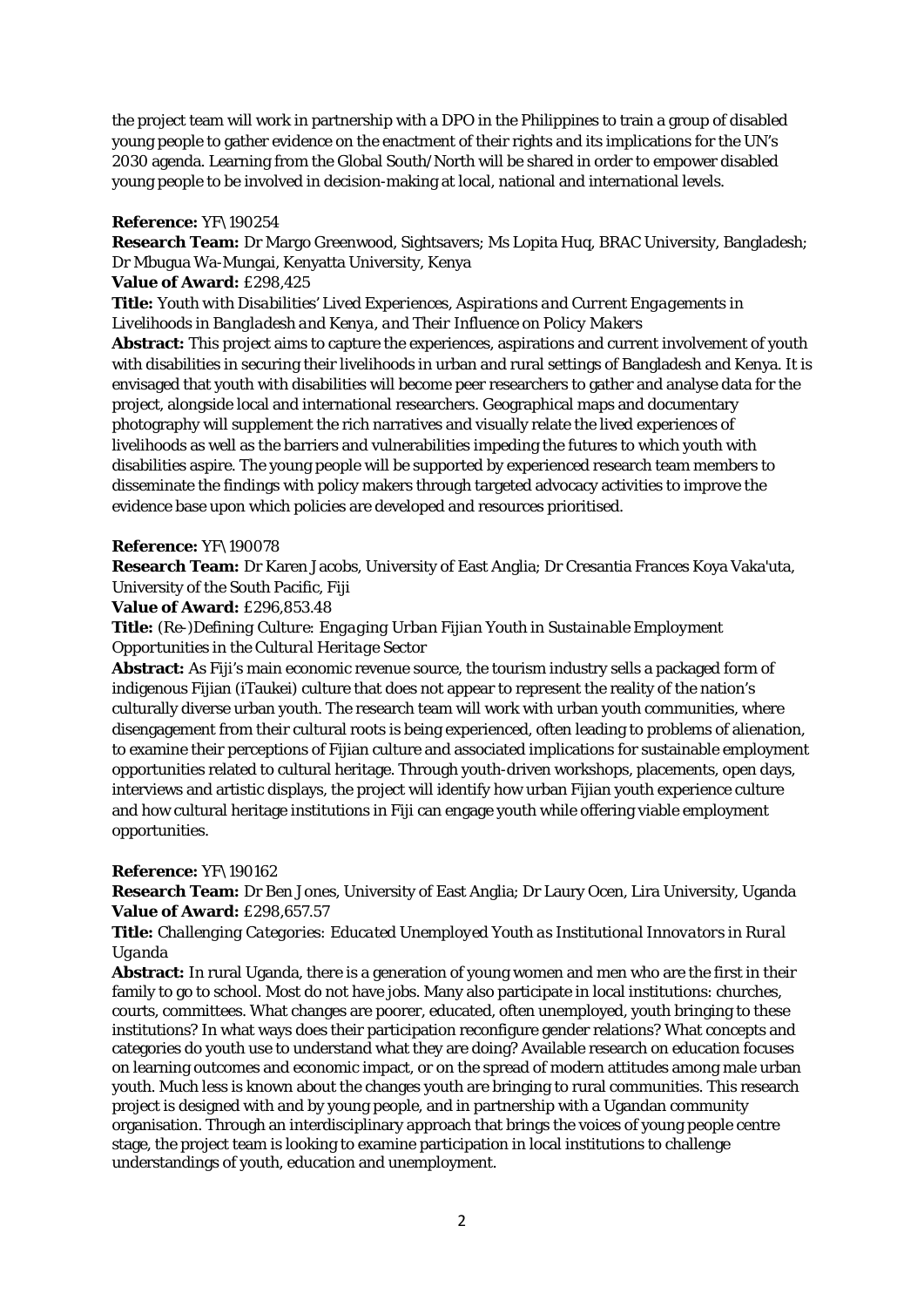## **Reference:** YF\190165

**Research Team:** Dr Lisa Jones, University of Hull; Dr Christopher Hackney, University of Hull; Professor Daniel Parsons, University of Hull; Dr Hue Le, Central Institute for Natural Resources and Environmental Studies, Vietnam; Mrs Ly Thi Ha Bui, Central Institute for Natural Resources and Environment Studies, Vietnam

### **Value of Award:** £296,502.60

**Title:** *Youth-Led Adaptation for Climate Change Challenges in Vietnam: Social Action, Inter-Generational and Inter-Cultural Learning*

**Abstract:** This research team aims to support young people, working together in partnership, to identify imaginative ways to mitigate climate change challenges in the Red River basin, where hydrological extremes, landslides and soil erosion in the upper basin are increasingly having impacts whilst relative sea-level rises in the delta region are affecting the frequency and magnitude of flooding. Youth-led work will explore how local, traditional and indigenous knowledges can develop understandings and strengthen local and societal resilience, incorporating peer-to-peer, intergenerational and cross-/inter-cultural forms of collaborative learning. Drawing upon a decolonised, participatory action research approach, the project is seeking to generate innovative forms of knowledge exchange rooted in these diverse ways of knowing, through the creation of culturally-specific forms of affective and aesthetic expression.

### **Reference:** YF\190041

**Research Team:** Dr Sukanya Krishnamurthy, University of Edinburgh; Professor Kay Tisdall, University of Edinburgh; Dr Mary Ann Powell, University of Edinburgh; Professor Irene Rizzini, Pontifical Catholic University of Rio de Janeiro, Brazil; Ms Roshni Kishore Nuggehalli, Youth for Unity and Voluntary Action, India; Ms Kanak Tiwari, National Institute of Urban Affairs; Mr Bharath Palavalli, Fields of View, India

### **Value of Award:** £299,963.5

**Title:** *Shaping Futures: Youth Livelihood Options in Creating Inclusive Cities*

**Abstract:** This project has emerged out of young people's requests for improved livelihood options in their own urban contexts. It builds on established research partnerships and existing community initiatives, with longstanding engagement with youth in India and Brazil. Youth involvement in policy development is crucial, given the many challenges they face, linked to urbanisation, economic opportunities, rights and participatory democracy. With these issues recognised in the UN's Sustainable Development Goals, now is a pivotal moment to: (a) critically consider young people's livelihood experiences, and (b) innovate and rethink how young people can be engaged in policy development to address these challenges. Through a strategic approach, using creative and accessible outputs, the research team is looking to engage with young and adult stakeholders to transform local policies and practices, and provide lessons nationally and cross-nationally to support youth livelihood options that create inclusive cities.

### **Reference:** YF\190210

**Research Team:** Dr Sonya Krutikova, Institute for Fiscal Studies; Ms Pranita Achyut, International Center for Research on Women, India; Ms Hemlata Verma, International Centre for Research on Women, India

## **Value of Award:** £299,851

# **Title:** *The Medium-Run Effects of an Adolescent Intervention to Promote Gender Equity: a Participatory Evaluation*

**Abstract:** This project seeks to examine the medium-run effects of a community-based programme in rural Rajasthan that targeted restrictive gender norms held by adolescent girls and others in their communities. To this end, the research team will conduct a follow-up of a 3-armed randomised controlled trial covering 5,878 young women. The team will focus on the dynamic effects of the programme on work, livelihoods, time-use and bargaining power. The follow-up will also allow, for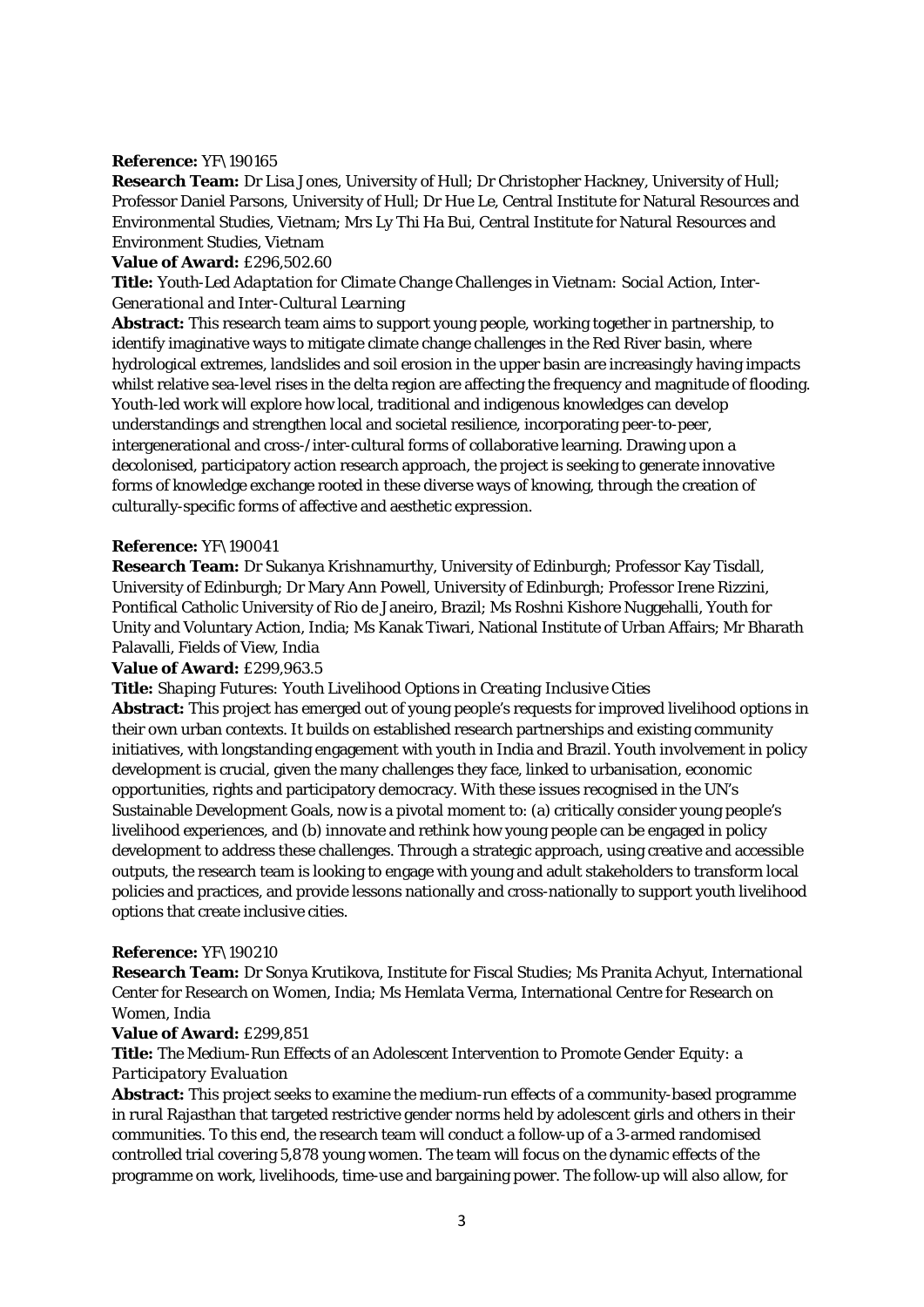the first time, an assessment of meaningful impacts on age of marriage and final education. An interdisciplinary and participatory approach will be adopted in which the research team will be guided by young women in deciding what outcomes to consider, how to measure them and how to interpret the programme's effects. The combination of detailed quantitative data and a randomised study design with extensive participation of young women will provide a rigorous and rich understanding of how the intervention impacted participants' lives and capabilities.

## **Reference:** YF\190182

**Research Team:** Dr Andrew Lindridge, Newcastle University; Dr Anoop Bhogal-Nair, De Montfort University; Professor Pauline Dixon, Newcastle University; Dr Steve Humble, Newcastle University **Value of Award:** £220,539

**Title**: *Addressing Societal Gender, Geographical Location, Religious and Caste Discrimination Through Developing a Life and Employment Skills Course and Accompanying Social Marketing Campaign*

**Abstract:** Despite India's economic growth, young women continue to experience employment discrimination based upon their gender, caste, geographic location and religious beliefs, and this has severe economic consequences. This project seeks to address these issues by designing, delivering and monitoring an employment and life-skills course accredited by the Chartered Management Institute and supported by a social marketing campaign. The course will be co-developed by young female students attending Bharati College, University of Delhi (an all-female college with a socio-economic and culturally diverse student population) and stakeholders representing employers, higher education institutions, NGOs and national government. It is envisaged that the course can be upscaled at a later stage, thereby achieving greater efficacy and effectiveness.

## **Reference:** YF\190091

**Research Team:** Dr Darragh McGee, University of Bath; Professor Gerda Reith, University of Glasgow; Dr Christopher Bunn, University of Glasgow; Mr Michael Udedi, Ministry of Health, Malawi; Dr Joana Salifu Yendork, University of Ghana, Ghana; Dr Franklin Norvi Glozah, University of Ghana, Ghana

### **Value of Award:** £299,189

# **Title:** *Leisure or Livelihoods? A Participatory Study of Youth Perspectives on Gambling and its Social, Economic and Health Impacts in Ghana and Malawi*

**Abstract:** This project adopts a participatory action research approach to give voice to youth perspectives on the growth of commercial gambling across sub-Saharan Africa, including its differentiated impacts on individual and community well-being. Drawing on a comparative case study of Ghana and Malawi, as exemplars of, respectively, a mature and an emerging gambling market, the research team aims to empower young people to convey the changing social and economic significance of gambling in their communities, including the extent to which technological advances have reshaped attitudes towards gambling practices, and how this may have wider implications for traditional conceptualisations of work, livelihood and social mobility. Youth participants will play an active role in the design, collection and dissemination of research data, including the sharing of co-creative outputs with policy-makers, academics and non-governmental organisations in order to foster critical awareness of the public health risks posed by gambling across the Global South.

# **Reference:** YF\190036

**Research Team:** Dr Paula Meth, University of Sheffield; Dr Tom Goodfellow, University of Sheffield; Professor Sarah Charlton, University of the Witwatersrand, South Africa; Dr Margot Rubin, University of the Witwatersrand, South Africa; Dr Tafesse Matev Karo, Hawassa University, Ethiopia; Dr Eshetayehu Kinfu, Hawassa University, Ethiopia

# **Value of Award:** £298,318

### **Title:** *Youth and the Work/Housing Nexus in Ethiopia and South Africa*

**Abstract:** Youth in Ethiopia and South Africa experience high unemployment and lack affordable housing. Ethiopia recently invested in Africa's largest industrial complex in Hawassa, yet low wages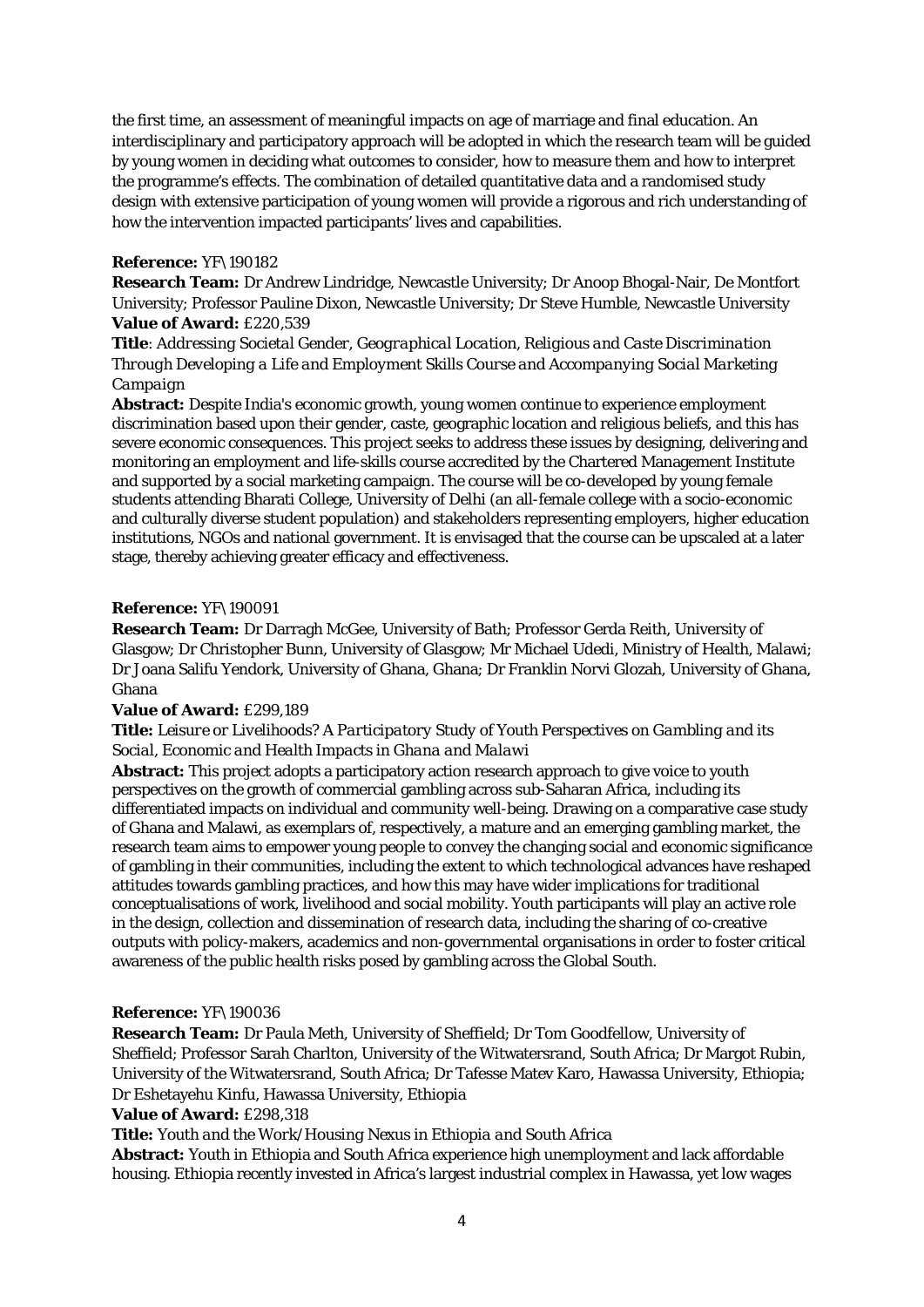and scarce housing prohibits sustainable futures for young workers. Labour turnover is very high. In South Africa, wavering historic investment in Bronkhorstspruit, a former industrial decentralisation site, has led to high youth unemployment. Successful provision of state housing means some youth are housed, but cannot afford living costs. Faced with this problem, youth respond creatively to manage these fluid conditions. The relationship between youth, work and housing is under-theorised, particularly in terms of youth and state/private sector's responses. Focusing on two cases of state intervention, this project seeks to examine the youth work/housing nexus, asking how this nexus is experienced, what are the key challenges, what are the responses of youth and state/private sector actors, and what are the implications for youth futures and urban sustainability.

## **Reference:** YF\190064

**Research Team:** Dr Kate Moles, Cardiff University; Dr William Baker, University of Bristol; Professor Catriona Louise Pennell, University of Exeter; Dr Dawn Mannay, Cardiff University; Professor Jennifer Rowsell, University of Bristol; Dr Daniel Komakech, Gulu University, Uganda **Value of Award:** £237,629.43

# **Title:** *Creative Heritage and Imagined Futures: Young People, Past Conflicts and a Shared Future for Uganda*

**Abstract:** This project aims to empower young people (aged 14-16) in Uganda to critically engage with their past, particularly in relation to conflict, reflect on its legacies in their everyday lives, and identify ways in which a more positive, peaceful future can be shared. The research team is looking to organise the project around the use and development of a multimodal, mobile heritage exhibition, that will seek to empower young people to contest and disrupt narratives of conflict that are dominated by the voices of adults and elites. Young people will be provided with a high-profile platform to identify how legacies of conflict can be resolved and how a more socially just future can be built. Youth-led events, displays, articles and digital archives will ensure that the project, and the young people involved in it, will have enduring national and international impact.

# **Reference:** YF\190015

**Research Team:** Dr Camilla Morelli, University of Bristol; Professor Patricia Ames, Pontificia Universidad Católica del Perú; Professor Oscar Espinosa, Pontificia Universidad Católica del Perú; Professor Pilar Valenzuela, Chapman University, USA

# **Value of Award:** £299,971

# **Title:** *Animating the Future: Exploring the Life-Trajectories of Indigenous Youth in Amazonia through Ethnographic Animation*

**Abstract:** Children and youth constitute the largest demographics of many indigenous populations in Latin America and beyond, and as such they will play a key role in defining the future of indigenous societies in times of critical shifts and instability. And yet, research addressing the voices and perspectives of indigenous youth through youth-centred methods remains limited and their role of future-makers is largely underexamined. This project aims to develop an interdisciplinary framework and a collaborative methodology to explore the life-trajectories and imagined futures of indigenous youth in Amazonian Peru. The research is quintessentially collaborative and indigenous youth will take an active role in the production and dissemination of knowledge within Peru and internationally.

### **Reference:** YF\190115

**Research Team:** Dr Jessica Northey, Coventry University; Professor Gordon Crawford, Coventry University; Dr Adel Chiheb, Jijel University, Algeria; Professor Ammar Belhimer, University of Algiers, Algeria

### **Value of Award:** £295,428.66

**Title:** *Imagining the Future: Engaging Young People on Environmental Challenges to Create New and Sustainable Livelihoods in Algeria*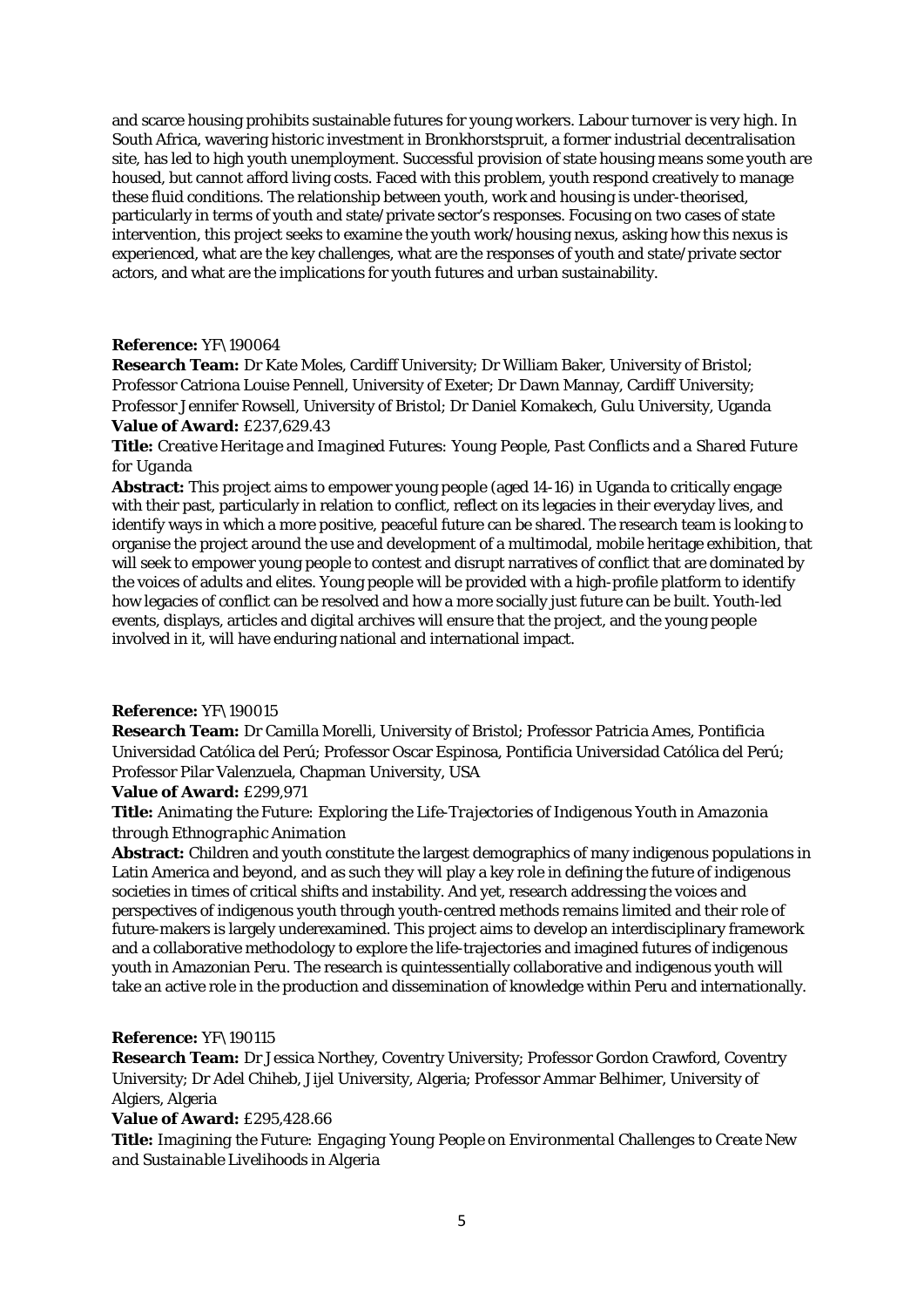**Abstract:** Steered by a network of youth researchers, this project seeks to facilitate debate around how to innovate to expand and diversify livelihoods in environmental projects in Algeria. Creative solutions to tackling environmental challenges have the potential to create meaningful employment. These new jobs are often in the informal sector, in associations or small businesses, which can be valued and supported in different ways. This research project aims to capture the creative ideas and energy of young people to reconceptualise how they imagine their own futures, as citizens and decision-makers in the environmental sector and beyond. What forms of governance do young people conceive as fair and sustainable? How can they be better involved in policymaking to ensure such imagined futures, livelihoods and work are possible?

# **Reference:** YF\190009

**Research Team:** Dr Marjoke Oosterom, Institute of Development Studies; Dr Victoria Flavia Namuggala, Makerere University, Uganda; Ms Maheen Sultan, BRAC University, Bangladesh; Professor Firdous Azim, BRAC University, Bangladesh; Ms Lopita Huq, BRAC University, Bangladesh; Dr Prosperous Nankindu, Kyambogo University, Uganda; Dr Nazneen Sohela, University of Sussex

# **Value of Award:** £293,519.21

**Title:** *The Gendered Price of Precarity: Workplace Sexual Harassment and Young Women's Agency* **Abstract:** While employment is considered an avenue for young women's empowerment, workplace sexual harassment (WSH) in Uganda and Bangladesh is widespread and detrimental to empowerment. This project aims to contribute to an understanding of the processes of empowerment of young women, which may enable them to challenge WSH. It involves comparative case study research of agro-processing firm workers and informal domestic workers in Uganda and Bangladesh, enabling the analysis of differences between the formal and informal economy and resulting implications for young women's voice and agency. The project team will pay specific attention to everyday language on WSH and the role of social-cultural norms. The qualitative research approach will involve a cooperative inquiry with young men and women, to ensure young people's central involvement in the project and the inclusion of their perspectives on solutions.

# **Reference:** YF\190240

**Research Team:** Professor Ilina Singh, University of Oxford; Professor Sheila Giardini Murta, University of Brasilia, Brazil; Dr Gabriela Pavarini, University of Oxford **Value of Award:** £300,000

**Title:** *Amplifying the Voices of Young People for Sustainable Development in Mental Health* **Abstract:** To achieve the sustainable development goal of 'promoting well-being for all', young people must be engaged in the design of innovative health promotion strategies and in health policy. Yet, it is unclear whether young people feel a sense of agency and responsibility towards mental health improvement in their immediate community and in wider society. Working in close collaboration with an advisory group of adolescents in Brazil, this project's aims are twofold: (1) to conduct a preliminary mapping of young people's understandings and aspirations of agency in the context of mental health promotion, and (2) to develop and test a digital tool aimed at assessing and strengthening young people's sense of agency towards well-being promotion.

# **Reference:** YF\190090

**Research Team: Research Team:** Dr Grace Spencer, Anglia Ruskin University; Dr Jill Thompson, University of Sheffield; Professor Stephen Kwankye, University of Ghana, Ghana; Dr Ernestina Dankyi, University of Ghana, Ghana

# **Value of Award:** £191,518.85

**Title:** *Promoting Sustainable Livelihoods: Unpacking Possibilities for Empowerment with Young Migrants in Ghana*

**Abstract:** This project aims to generate new knowledge about the livelihoods of young migrants in Ghana and use this knowledge to 1) advance understandings of empowerment in youth-centred initiatives, and 2) inform the development of sustainable policy approaches that enhance positive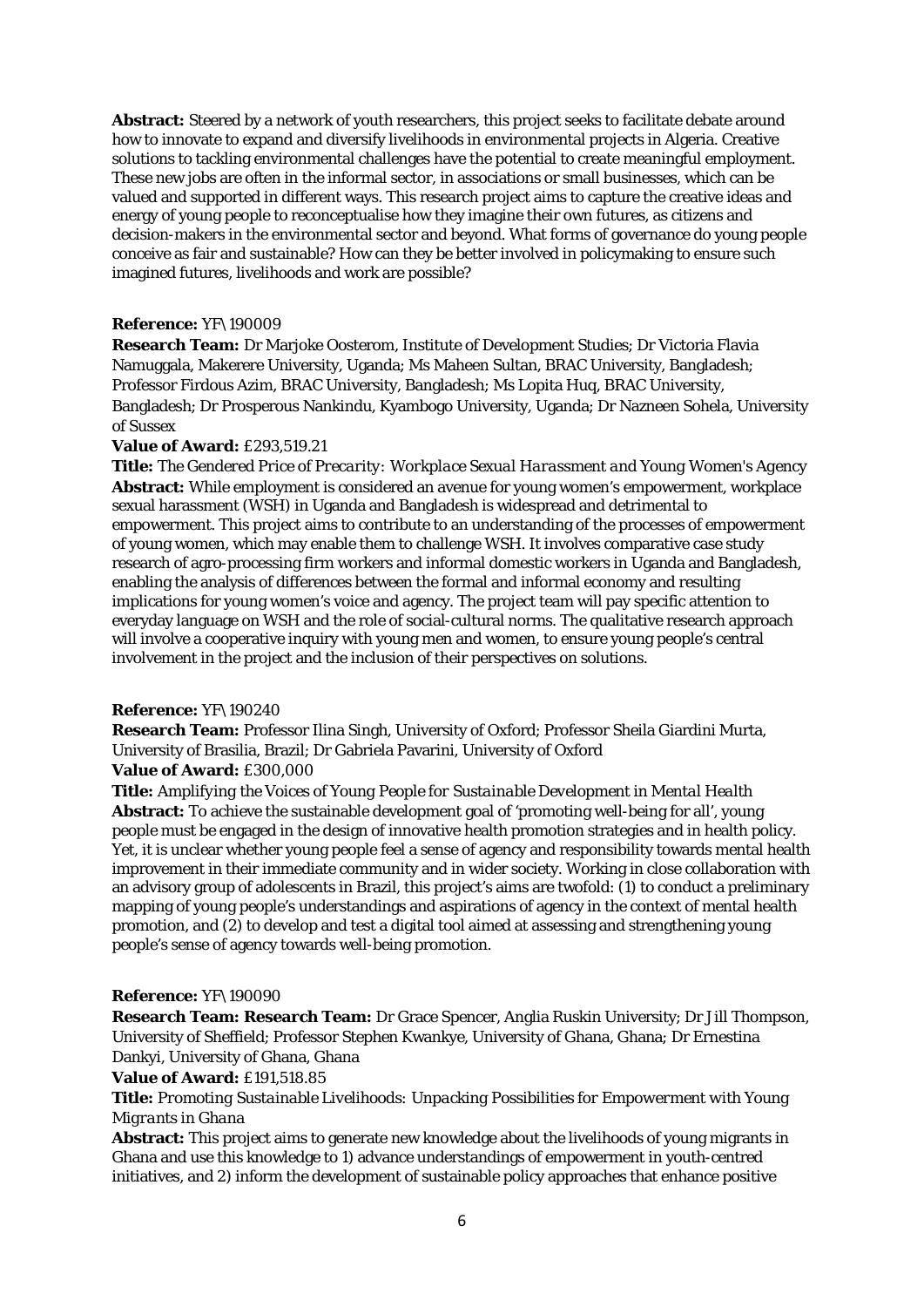youth futures. In Ghana, one fifth of the population are aged between 15-24 years, many of whom are migrants facing significant socio-economic inequalities. Concern about young migrants has promoted a range of empowerment-based initiatives. Implicit within these approaches is the idea that young people view their livelihoods (and threats to these) in the same ways as conventional (adult-led) strategies. Empowerment is thus assumed to un-problematically translate into positive outcomes without understanding the perspectives and outcomes that matter to young people and how these perspectives are themselves shaped by socio-cultural inequalities. This interdisciplinary proposal provides a timely opportunity to develop imaginative policy responses directly informed by the experiences of young migrants.

### **Reference:** YF\190099

**Research Team:** Professor Tony Wall, University of Chester; Dr Nga Ngo, Tay Bac University, Vietnam; Dr Thi Hanh Tien Ho, Phu Xuan University, Vietnam; Dr Minh Phuong Luong, Hanoi University, Vietnam

# **Value of Award:** £266,077

**Title:** *Empowering Ethnic Minority Youth in Vietnam to Re-Vision the Future of Decent Work ("Re-WORK")*

**Abstract:** This project is looking to explore how young people belonging to ethnic minorities in Vietnam are – and can be – supported by wider educational, work and employment systems. It responds directly to significant structural inequalities experienced by these young people which means they are vulnerable to low employment prospects and precarious work circumstances. Re-WORK seeks to demonstrate appreciative inquiry as an innovative methodological and participatory policymaking approach whereby the voices and perspectives of young people belonging to ethnic minorities can be expressed and directly inform the co-creation of a new vision of 'decent work' and how to achieve it with other stakeholders. It is envisaged that the findings from this project will be used to revise policy and practice in education, work and employment, thereby driving the sustainable development goals related to decent work, inclusive economic growth, and working in partnership towards sustainable development.

### **Reference:** YF\190075

**Research Team:** Dr Ross Wignall, Oxford Brookes University; Dr Brigitte Piquard, Oxford Brookes University; Mr Yusuf Ibrahim, Njala University, Sierra Leone; Professor Marie-Thérèse Mengue, Catholic University of Central Africa, Cameroon

## **Value of Award:** £283,975

**Title:** *Upskilling for Future Generations: How Can a Gender and Generational Approach Re-Conceptualise Technical and Vocational Education and Training as a Vehicle for Social Transformation for Slum-Dwelling Young Women in Sierra Leone and Cameroon?*

**Abstract:** Technical and vocational education and training (TVET) is a key component of the UN's 'decent work' agenda which seeks to align fair and secure working conditions with the aspirations of workers to meet Sustainable Development Goal 8. This project targets a gap in current TVET provision by focussing on gender equality as an essential foundation of 'decent' work and the skills agenda for aspirational young people. Adopting an innovative gender mentoring methodology, which brings marginalised young women engaged in skills training into dialogue with gender activists, the research team will interrogate the gender norms which create barriers for young women to access 'decent work'. Working in partnership with the fastest growing skills provider in Africa, Don Bosco, in two rapidly expanding cities, Yaounde in Cameroon and Freetown in Sierra Leone, the project will employ youth researchers to explore how TVET can operate as a vehicle to challenge wider societal gender discrimination.